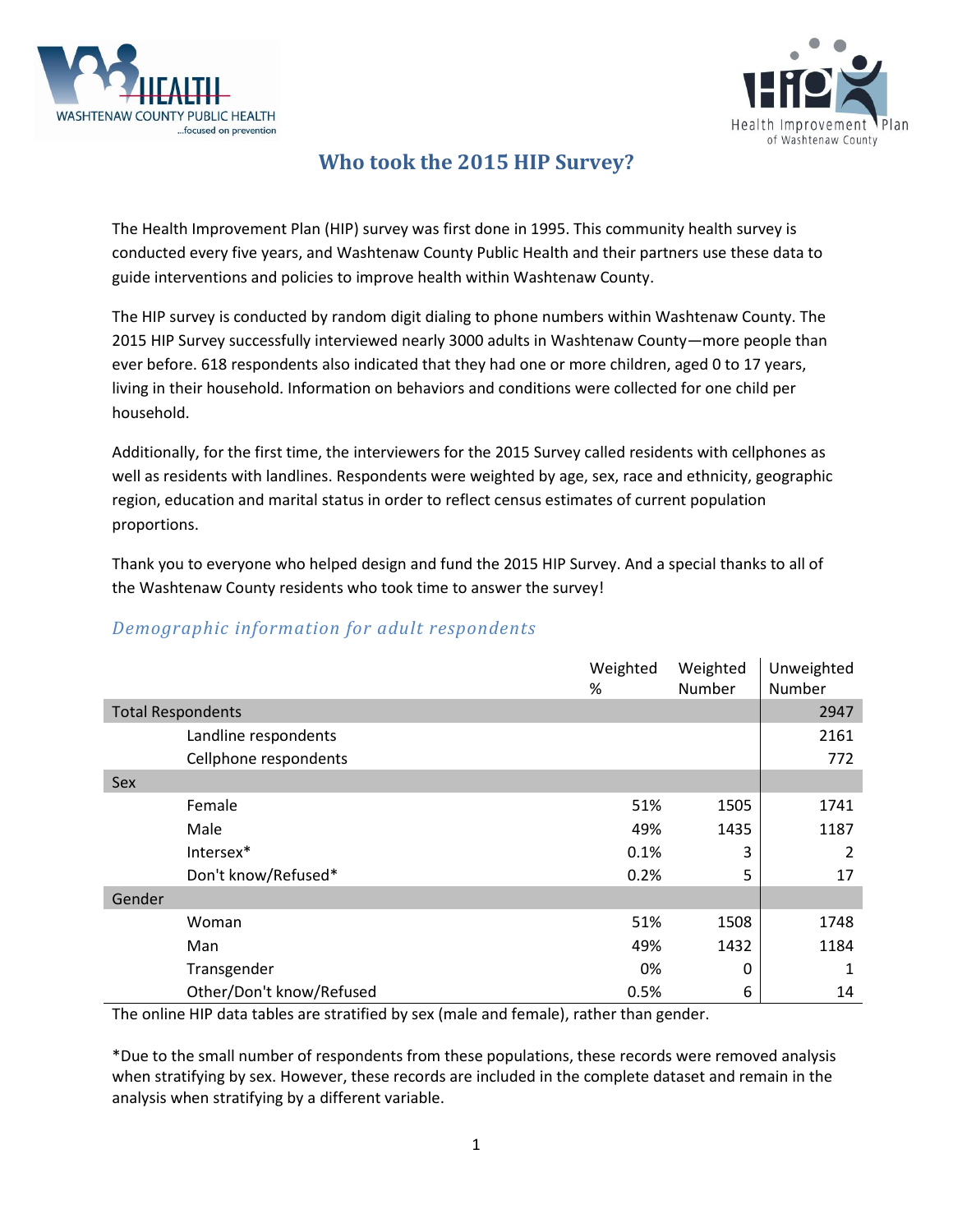|                         | Weighted | Weighted | Unweighted |
|-------------------------|----------|----------|------------|
|                         | %        | Number   | Number     |
| Sexual orientation      |          |          |            |
| Straight (heterosexual) | 95%      | 2800     | 2793       |
| Bisexual                | 0.9%     | 26       | 24         |
| Lesbian                 | 1.2%     | 34       | 30         |
| Gay male                | 0.6%     | 18       | 14         |
| Other                   | 0.5%     | 14       | 13         |
| Don't know/Refused      | 1.9%     | 55       | 73         |

HIP intended to use these data to assess how risks, protective factors, and health outcomes varied by sexual orientation. However, due to the small number of respondents who reported that they were not heterosexual, analysis could not be completed accurately.

|                        |                                                      | Weighted<br>% | Weighted<br>Number | Unweighted<br>Number |
|------------------------|------------------------------------------------------|---------------|--------------------|----------------------|
| <b>Marital status</b>  |                                                      |               |                    |                      |
|                        | Married                                              | 48%           | 1418               | 1644                 |
|                        | Divorced                                             | 10%           | 293                | 387                  |
|                        | Widowed                                              | 4%            | 130                | 351                  |
|                        | Separated                                            | 0.8%          | 23                 | 34                   |
|                        | Never married                                        | 32%           | 939                | 443                  |
|                        | A member of an unmarried couple                      | 5%            | 136                | 68                   |
| Pregnant women         |                                                      |               |                    |                      |
|                        | Yes                                                  | 5%            | 43                 | 13                   |
|                        | <b>No</b>                                            | 95%           | 775                | 328                  |
| Veteran                |                                                      |               |                    |                      |
|                        | Yes                                                  | 6%            | 170                | 270                  |
|                        | <b>No</b>                                            | 94%           | 2775               | 2673                 |
| Employment             |                                                      |               |                    |                      |
|                        | <b>Employed for wages</b>                            | 53%           | 1542               | 1184                 |
|                        | Self-employed                                        | 8%            | 226                | 239                  |
|                        | Out of work/Unable to work                           | 10%           | 289                | 204                  |
|                        | A homemaker                                          | 5%            | 152                | 141                  |
|                        | A student                                            | 10%           | 283                | 85                   |
|                        | Retired                                              | 14%           | 421                | 1073                 |
| <b>Education level</b> |                                                      |               |                    |                      |
|                        | Grades 1 through 8 (Elementary)                      | 0.7%          | 21                 | 12                   |
|                        | Grades 9 through 11 (Some high school)               | 6%            | 163                | 63                   |
|                        | Grade 12 or GED (High school graduate)               | 16%           | 478                | 480                  |
|                        | College 1 year to 3 years (Some college or technical |               |                    |                      |
|                        | school)                                              | 30%           | 884                | 662                  |
|                        | College 4 years or more (College Graduate)           | 48%           | 1397               | 1721                 |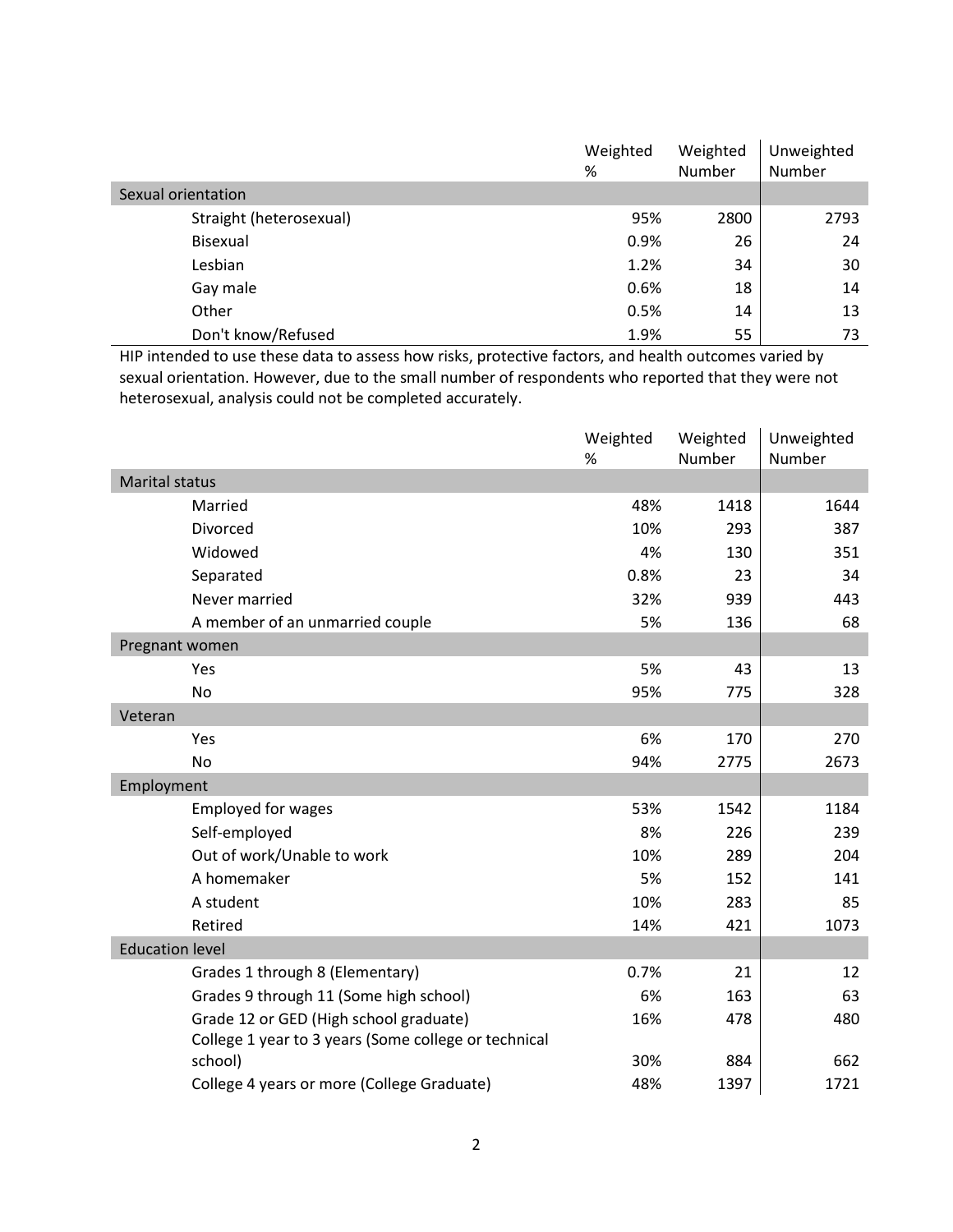|                                        | Weighted<br>% | Weighted<br>Number | Unweighted<br>Number |
|----------------------------------------|---------------|--------------------|----------------------|
| <b>Racial Group</b>                    |               |                    |                      |
| White <sup>1</sup>                     | 77%           | 2262               | 2475                 |
| Black or African American <sup>2</sup> | 12%           | 354                | 279                  |
| American Indian or Alaska Native*      | 0.70%         | 20                 | 22                   |
| Asian $3$                              | 4%            | 131                | 63                   |
| Asian Indian <sup>3</sup>              | 1.2%          | 37                 | 13                   |
| Chinese $3$                            | 1.9%          | 57                 | 19                   |
| Filipino $3$                           | 0.2%          | 5                  | $\overline{2}$       |
| Japanese <sup>3</sup>                  | 0%            | 0                  | $\mathbf{1}$         |
| Korean <sup>3</sup>                    | 0.3%          | 9                  | 3                    |
| Vietnamese <sup>3</sup>                | 0.1%          | 2                  | 1                    |
| Other Asian <sup>3</sup>               | 0.1%          | 4                  | 3                    |
| Pacific Islander*                      | 0.2%          | 5                  | 3                    |
| Other*                                 | 1.3%          | 39                 | 33                   |
| Don't know/Refused*                    | 0.7%          | 20                 | 30                   |

1: These respondents were categorized into "white" on the online data tables.

2: These respondents were categorized into "black" on the online data tables.

3: These respondents were categorized into "asian" on the online data tables.

\*Due to the small number of respondents from these populations, these records removed from analysis when stratifying by race. However, these respondents are included in the complete dataset and remain in the analysis when stratifying by a different variable.

|           |                        | Weighted<br>% | Weighted<br>Number | Unweighted<br>Number |
|-----------|------------------------|---------------|--------------------|----------------------|
| Ethnicity |                        |               |                    |                      |
|           | Hispanic or Latino     | 4%            | 104                | 73                   |
|           | Not Hispanic or Latino | 96%           | 2837               | 2860                 |
|           | Arab or Chaldean       | 1.8%          | 54                 | 34                   |
|           | Not Arab or Chaldean   | 98%           | 2885               | 2897                 |

Due to the small number of respondents who reported that they belonged to a minority ethnicity, online data tables cannot be stratified by ethnicity.

Please visit [Encuesta Buenos Vecinos \(EBV\) Latino Health Survey](http://www.ewashtenaw.org/government/departments/public_health/health-promotion/hip/encuesta-buenos-vecinos-latino-health-survey) data tables to find in-depth data on Washtenaw County's Hispanic or Latino populations.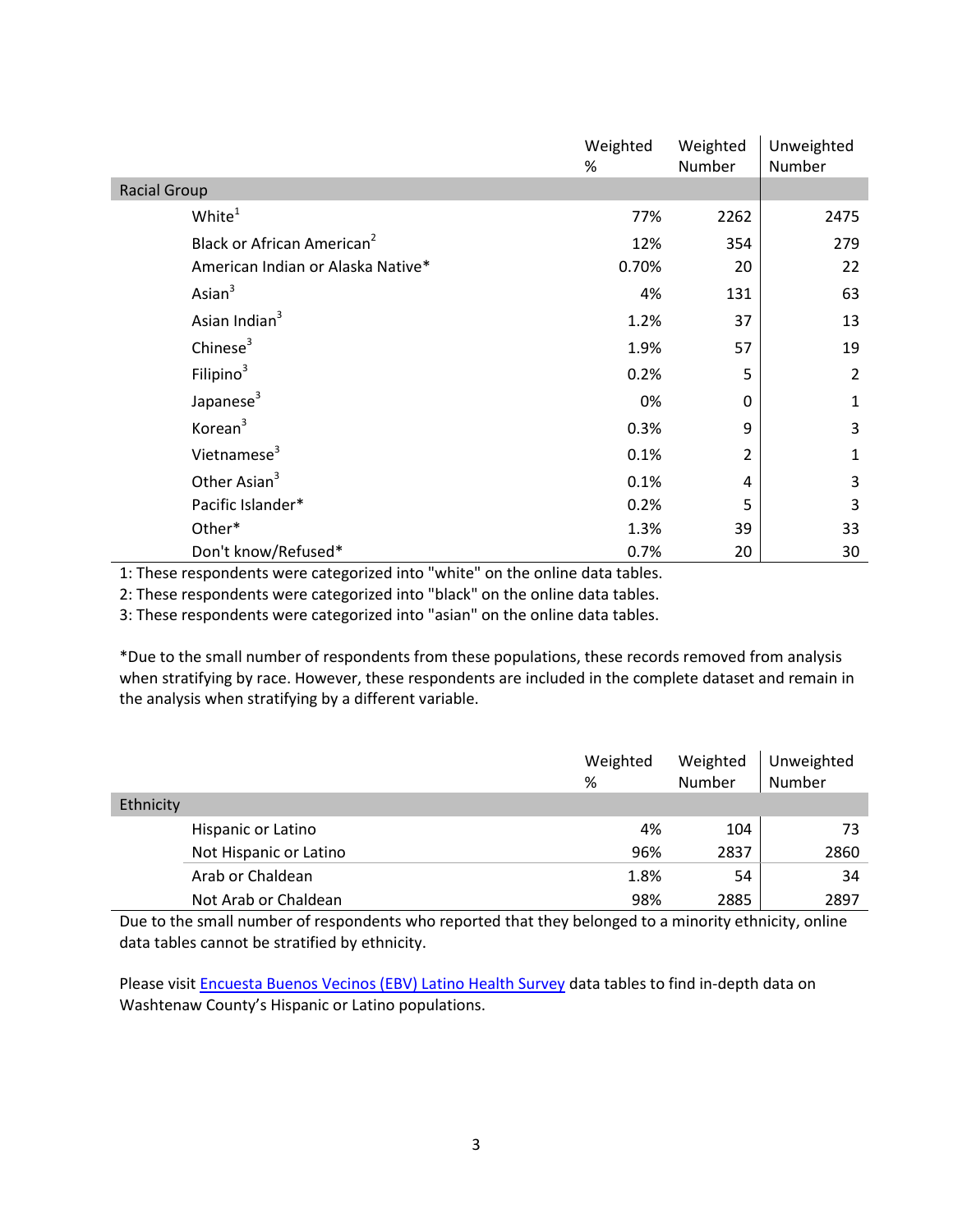|                                                                             | Weighted<br>% | Weighted<br>Number | Unweighted<br>Number |
|-----------------------------------------------------------------------------|---------------|--------------------|----------------------|
| Geographical Area                                                           |               |                    |                      |
| <b>Chelsea/Dexter</b><br>(zipcodes 48118, 48130, 48137, 48169)              | 8%            | 243                | 457                  |
| <b>Manchester</b><br>(zipcodes 48158, 48236, 49240)                         | 3%            | 74                 | 221                  |
| <b>Ann Arbor</b><br>(zipcodes 48103, 48104, 48105, 48108)                   | 47%           | 1364               | 1191                 |
| Ypsilanti<br>(zipcodes 48197, 48198)                                        | 29%           | 840                | 750                  |
| Saline/Milan<br>(zipcodes 48160, 48176, 48191)                              | 10%           | 286                | 255                  |
| Whitmore Lake / Northfield / Salem<br>(zipcodes 48167, 48170, 48178, 48189) | 4%            | 110                | 56                   |
|                                                                             |               |                    |                      |